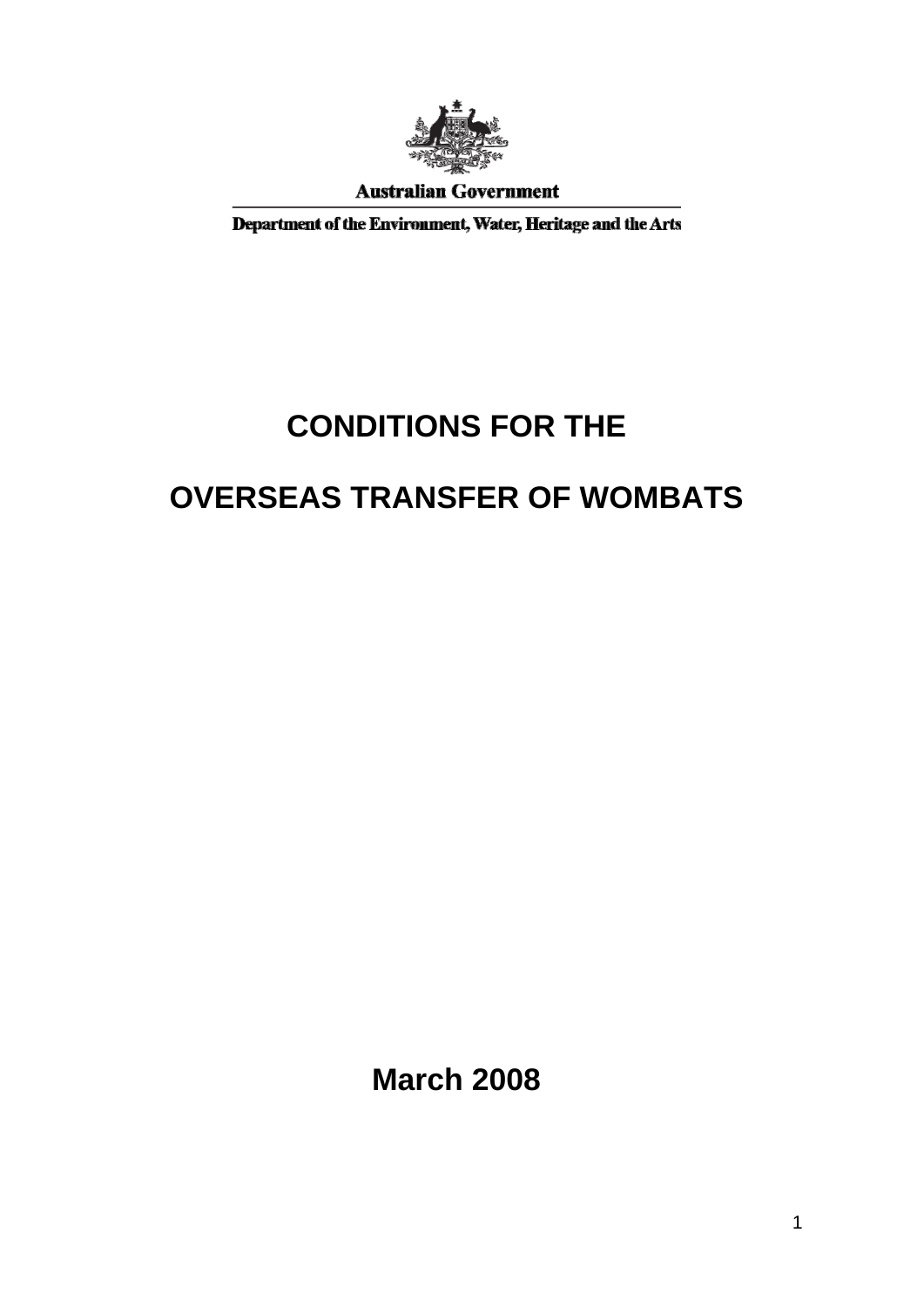| <b>Contents</b>                                | Page           |
|------------------------------------------------|----------------|
|                                                |                |
| Contents                                       | $\overline{2}$ |
| Preamble                                       | 3              |
| <b>Selection of Export Stock</b>               | 4              |
| <b>Pre Export Requirements</b>                 | 4              |
| <b>Transportation Requirements</b>             | 5              |
| Crates/Boxes                                   | 5              |
| Acclimatisation                                | 6              |
| <b>Recipient- Exhibit Requirements</b>         | 6              |
| <b>Recipient- Feeding Regime</b>               | 6              |
| <b>Recipient-Staffing</b>                      | 6              |
| <b>General Items</b>                           | 6              |
| Appendix A- Checklist on Satisfying Conditions | 8              |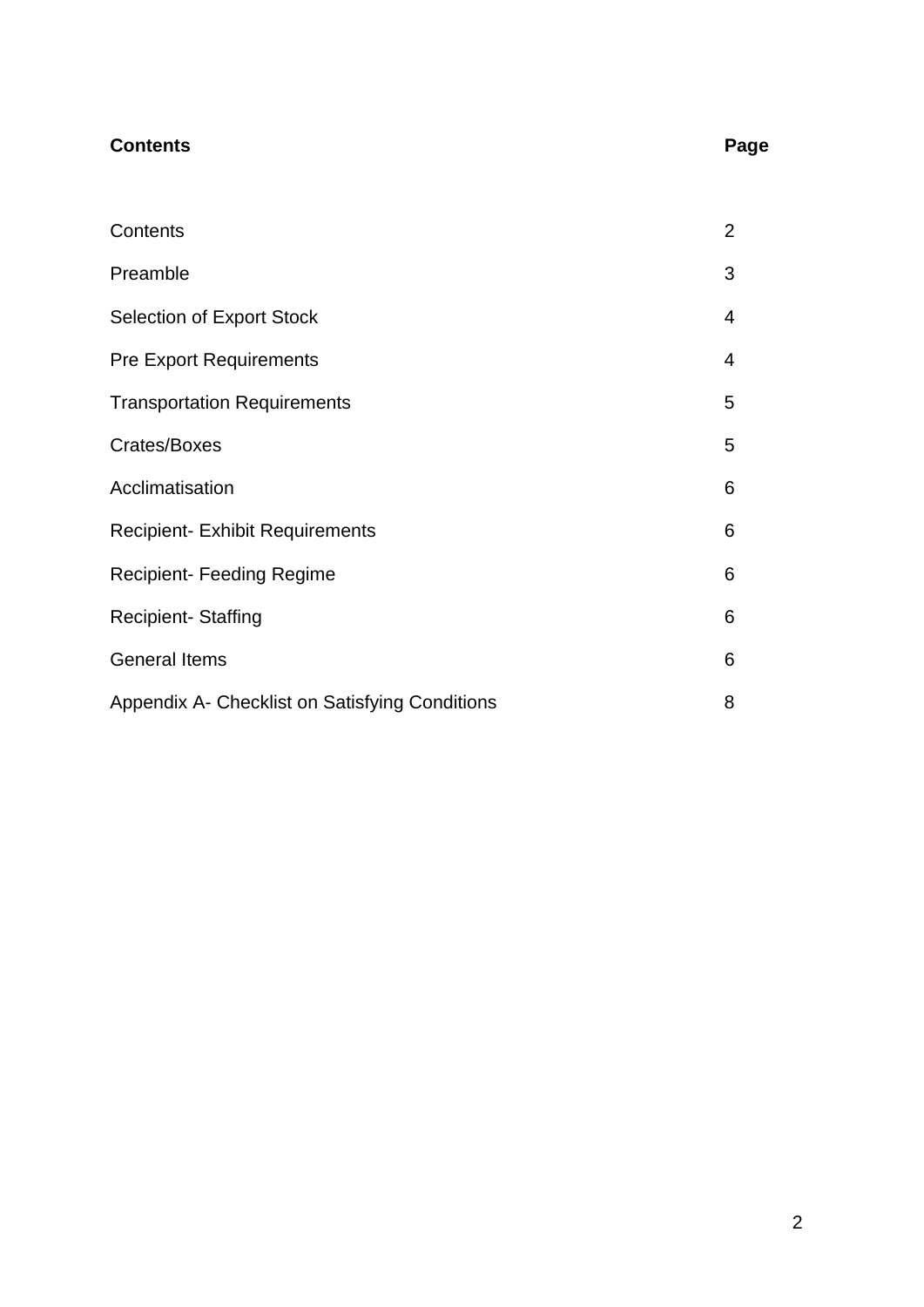#### **PREAMBLE**

There are three living species of wombat, which fall into two genera. The single species of *Vombatus* lives in the sclerophyll forests of south-eastern Australia and Tasmania. The hairy-nosed wombats of the genus *Lasiorhinus* live in areas of low rainfall, savannas and grasslands. The Northern Hairy-nosed Wombat (*Lasiorhinus kreftii*) is found in a single location in Queensland, while the Southern Hairy-nosed Wombat (*Lasiorhinus latifrons*) is found in southern South Australia, southwest New South Wales and southeast Western Australia.

The Common Wombat (*Vombatus ursinus*) has a solitary lifestyle with little overlap with other individuals while the two Hairy-nosed forms are more communal and live in colonies. As a result, in captivity, Southern Hairy-nosed Wombats can be kept in group situations whilst Common Wombats can not. Only the Common and the Southern Hairy-nosed Wombat are commonly kept in captivity.

While wombats are highly sought by international zoological organisations only the Common Wombat and the Southern Hairy-nosed Wombat will be considered for overseas export.

The following conditions have been formulated to ensure the welfare of wombats involved in overseas transfers and to maximise the chances of establishing sustainable wombat populations for permanent exhibition. The conditions provide the framework within which it is determined whether the statutory requirements of the *Environment Protection and Biodiversity Conservation Act 1999 (EPBC Act)* have been met regarding transport accommodation and care en route to and from, and in, overseas facilities.

This document forms part of the process undertaken in the overseas transfer of wombats. In addition to meeting the terms of these conditions, the overseas transfer of wombats involves the assessment of an export permit application; facility assessments of individual receiving institutions to meet best practice management standards; and the entering into of an Ambassador Agreement between the exporter, the importer and the Australian Government.

These conditions have been developed in consultation with a number of interested groups including the Australasian Regional Association of Zoological Parks and Aquaria (ARAZPA), in particular, the Monotreme and Marsupial Taxon Advisory Group. The Department of Environment, Water, Heritage and the Arts (DEWHA) would like to thank the contributors for the work and effort they put into the compilation of this document. A list of contributors is available from DEWHA.

While DEWHA reserves the right to amend these conditions without prior notice to an affected person every reasonable effort will be made to discuss the amendment prior to its implementation. For further information, please contact Wildlife Trade Assessments, Department of the Environment, Water, Heritage and the Arts, GPO Box 787, Canberra ACT 2601 Australia, phone +61 2 6274 2343, fax +61 2 6274 1921, or email wta@environment.gov.au .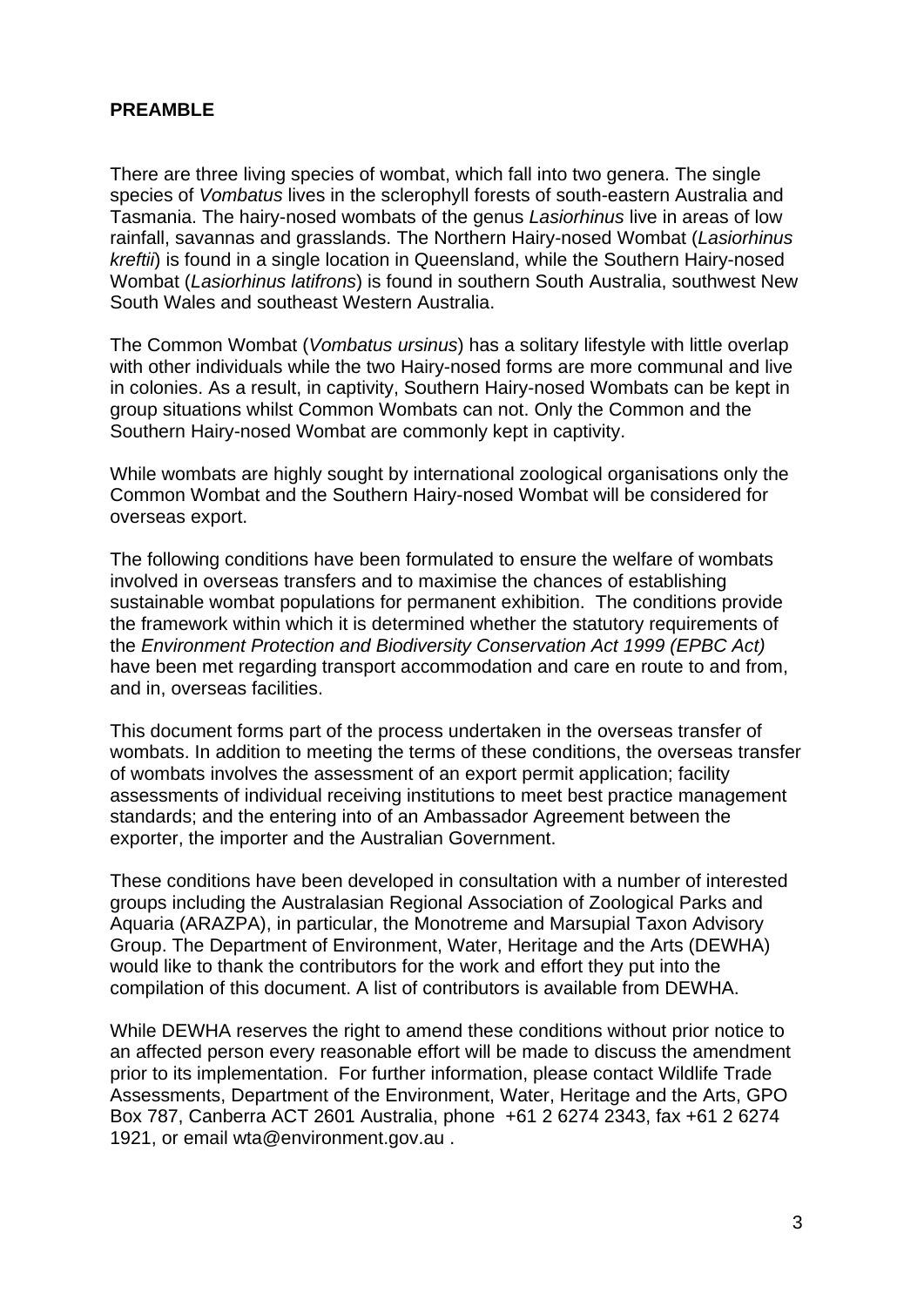### **1. SELECTION OF EXPORT STOCK**

1.1 (a) The optimum age for wombats for export is 18 months to ten years of age. This age range applies to all wombats, which includes male or female or of captive or wild origin of either species. Animals outside the optimum range may be approved for export if the applicant can demonstrate that the animal's health and behavioural characteristics are such that the risks to the animal are no greater than for optimum-age wombats.

(b) Captive-bred and socialised wombats should be preferentially chosen for export however orphaned hand raised and socialised wombats which are unable to be released would also be suitable candidates for export.

(c) In addition to condition 1.1 (b), if wombats of wild origin are to be transferred they must:

- i) have been in captivity for sufficient time to be well socialised; and
- ii) not have been removed from the wild for the purpose of export.
- 1.2 Female wombats (when) carrying pouch young cannot be exported. Female wombats with advanced young at heel can be safely exported.

### **2. PRE EXPORT REQUIREMENTS**

- 2.1 Wombats to be exported from Australia must be isolated from other wombats not of the same health status for 30 days prior to export. Enclosures used to house animals during this period must comply with the guidelines set out by ARAZPA for the husbandry of wombats<sup>[1](#page-3-0)</sup>. If more than one animal is being exported, they should preferably be housed separately in a manner that would prevent transmission of pathogens between animals. The animals may be housed in a group, however should an animal fail pre-export health screening due to the detection of an infectious disease it may preclude the others from being exported.
- 2.2 Within the period of isolation, each wombat must be examined under anaesthesia by a veterinary surgeon experienced in the care and treatment of wombats. The examination should be conducted early in the isolation period to ensure that results are available well before the export date.
- 2.3 A Certificate of Health issued by the examining veterinary surgeon in respect of each wombat to be exported must be provided to DEWHA before the animal is exported<sup>[2](#page-3-1)</sup>.
- 2.4 The Certificate shall indicate:

1

a) age (where age is known);

<span id="page-3-0"></span><sup>1</sup> ARAZPA PO Box 20 Mosman NSW 2088 Australia. Ph +61 2 9978 4797, Fax +61 2 9978 4761, email admin@arazpa.org.au

<span id="page-3-1"></span> $2<sup>2</sup>$  It is the responsibility of the exporting institution to ensure that all aspects of the transaction are carefully planned and coordinated well in advance of the export.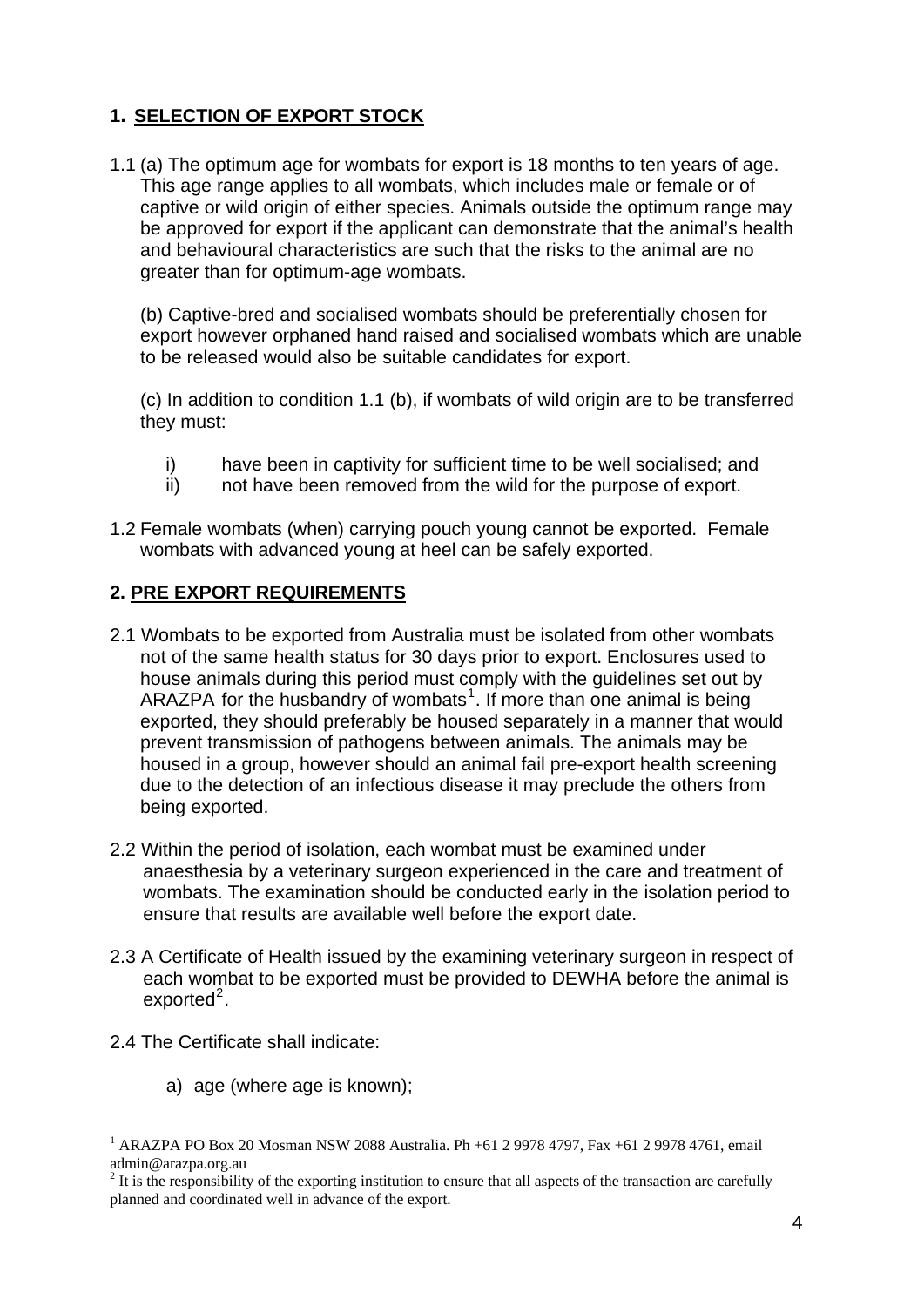- b) sex;
- c) a record of body weights during isolation and body condition (poor, fair, good, excellent);
- d) condition of the teeth;
- e) the results of ecto- and endo- parasite examination and the name and amount of antiparasitic drugs given if required;
- f) the results of a complete haematological and serum biochemical examination with comments on interpretation;
- g) that the wombat does not have any history of unresolved health problems (a medical record for the animal must be supplied to the receiving institution);
- h) that the wombat is free from clinical signs of disease or abnormalities that may have an impact on its ongoing health and well-being;
- i) that the wombat is not carrying young;
- j) transponder implant number and the details of other identification (e.g. tag number).
- 2.5 Each wombat to be exported must be implanted with a suitable microchip transponder identification system or similarly permanently identified using a passive integrated transponder tag inserted subcutaneously on the dorsal midline between the scapulae. The system used must be universally accepted and able to be read at sending and receiving institutions. The identification system must record, at a minimum, a unique identification number for the animal. Details of the data recorded on the implant must be supplied to DEWHA.

### **3. TRANSPORTATION REQUIREMENTS**

- 3.1 All available medical and individual animal records documentation related to the exported individuals, must accompany the animals.
- 3.2 Both noise and the time from crating to destination must be kept to the absolute minimum.
- 3.3 The most direct route possible is to be taken when transferring animals.

### **4. CRATES/BOXES**

<u>.</u>

4.1 Wombats must be transported individually in accordance with IATA regulations<sup>[3](#page-4-0)</sup>.

<span id="page-4-0"></span><sup>&</sup>lt;sup>3</sup> International Air Transport Association (IATA) Live Animals Regulations (Edition current at time of publication- 33rd Edition 2006)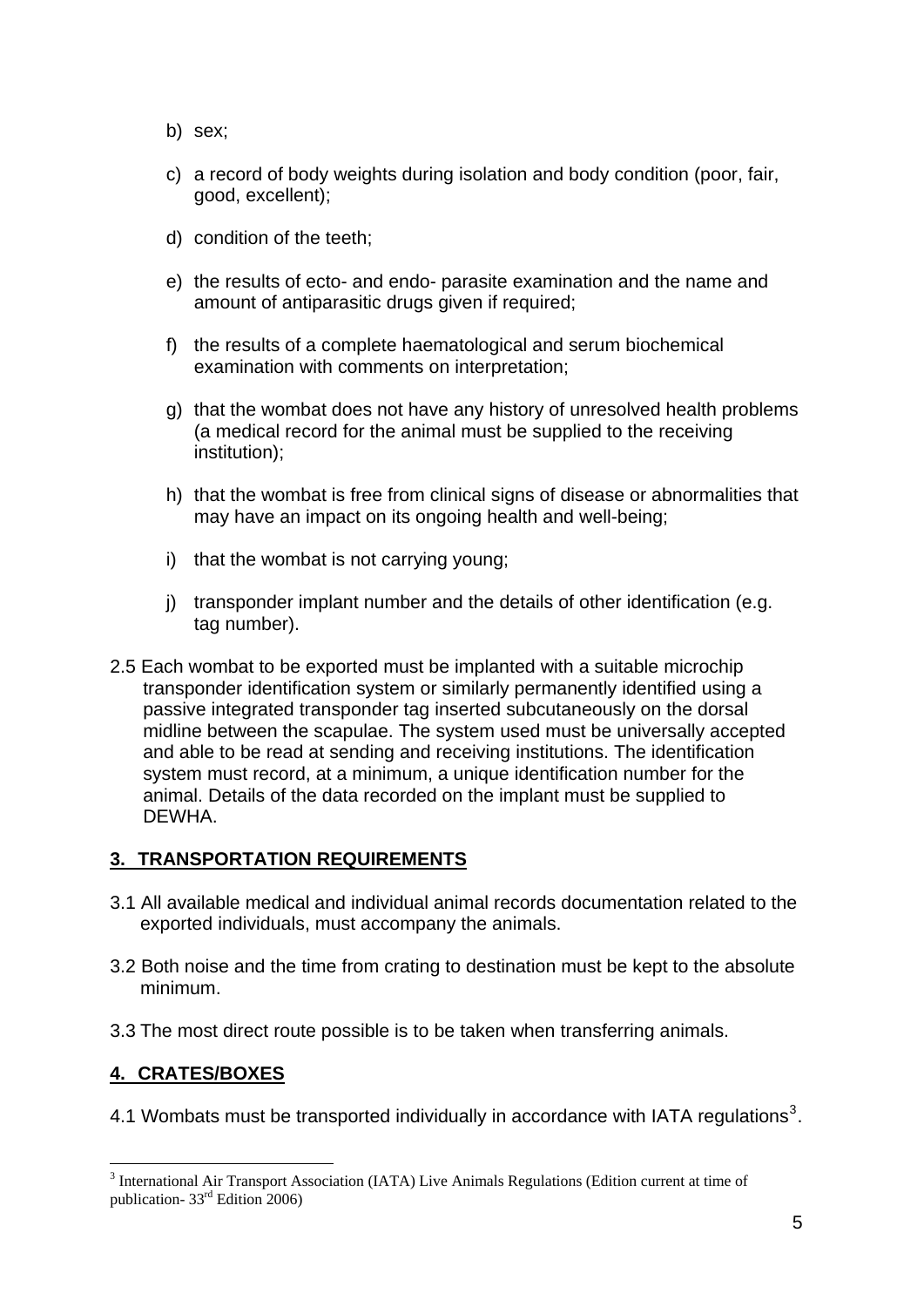4.2 Wombats must not be subjected to temperatures greater than  $25^{\circ}$  Celsius or less than  $5^\circ$  Celsius during transport including plane changes and stopovers (i.e. if the airport conditions lie outside these temperatures the animal should be loaded directly from the plane to an air conditioned vehicle and either kept there or transferred to an air conditioned building until the next stage of the journey.)

### **5. ACCLIMATISATION**

5.1 The receiving institution and the sending institution will remain in close contact (via telephone or email) while the animals are acclimatised for a period of at least one month.

### **6. RECIPIENT – EXHIBIT REQUIREMENTS**

- 6.1 The recipient must have a suitable enclosure for the wombats, ensuring that the following parameters have been addressed:
	- a) prevention of escape of wombats;
	- b) protection of the wombats against interference from other animals and the public;
	- c) shade for the wombats during the hot parts of the day;
	- d) a nesting box or burrow to retreat to; and
	- e) any additional requirements laid out in the relevant ARAZPA Accreditation Standards at time of export.

### **7. RECIPIENT-STAFFING**

- 7.1 The recipient must demonstrate to the sending zoo access to a qualified veterinary surgeon sufficiently familiar with aspects of wombat management, husbandry and veterinary procedures.
- 7.2 If the recipient does not currently house wombats, it must send staff to another institution housing wombats for at least two weeks to gain the necessary experience. The keeping staff sent for training must be experienced keepers and the ones that will be caring for the animals at the receiving zoo.

### **8. GENERAL ITEMS**

8.1 Arrangements must be made between the recipient and the exporting zoo to ensure the establishment and maintenance of a close liaison and regular communication on matters affecting the management and health of the wombats in the overseas recipient's facilities. This may consist of an exchange of telephone and email contact details between veterinarians and relevant husbandry staff to facilitate the provision of ongoing advice if required. Where there is no common language between keeping or veterinary staff at the recipient and exporting institutions, a translator with knowledge of animal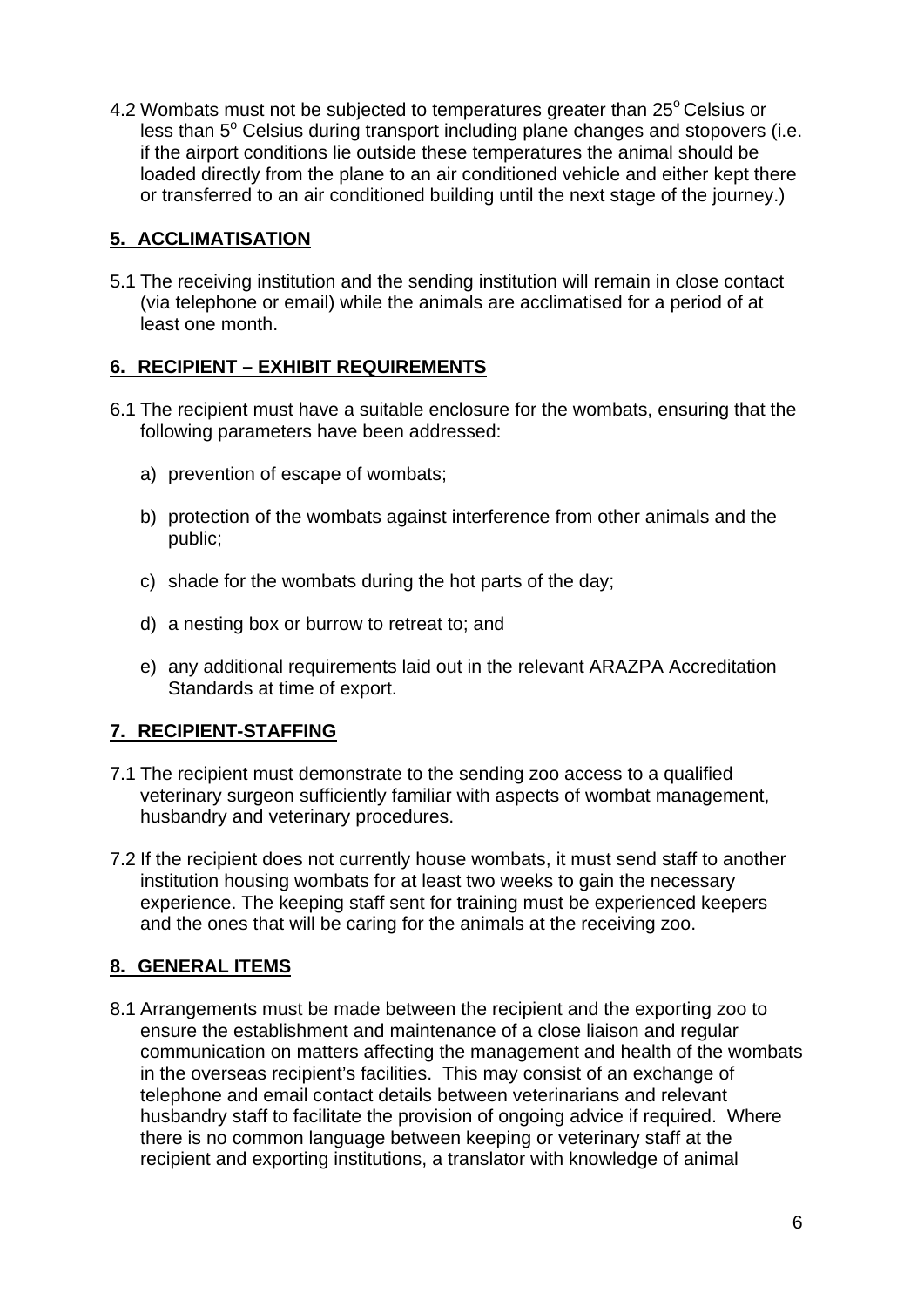husbandry and veterinary specialist terminology should be available (at the recipients expense).

8.2 The overseas recipient institution is required to enter into an Ambassador Agreement. This document is a three-way agreement between the overseas recipient, the Australian exporter and DEWHA and stipulates a number of conditions that must be met and maintained for the duration of the lives of the wombats and any progeny. Note: the Ambassador Agreement also covers any wombats already held by the recipient.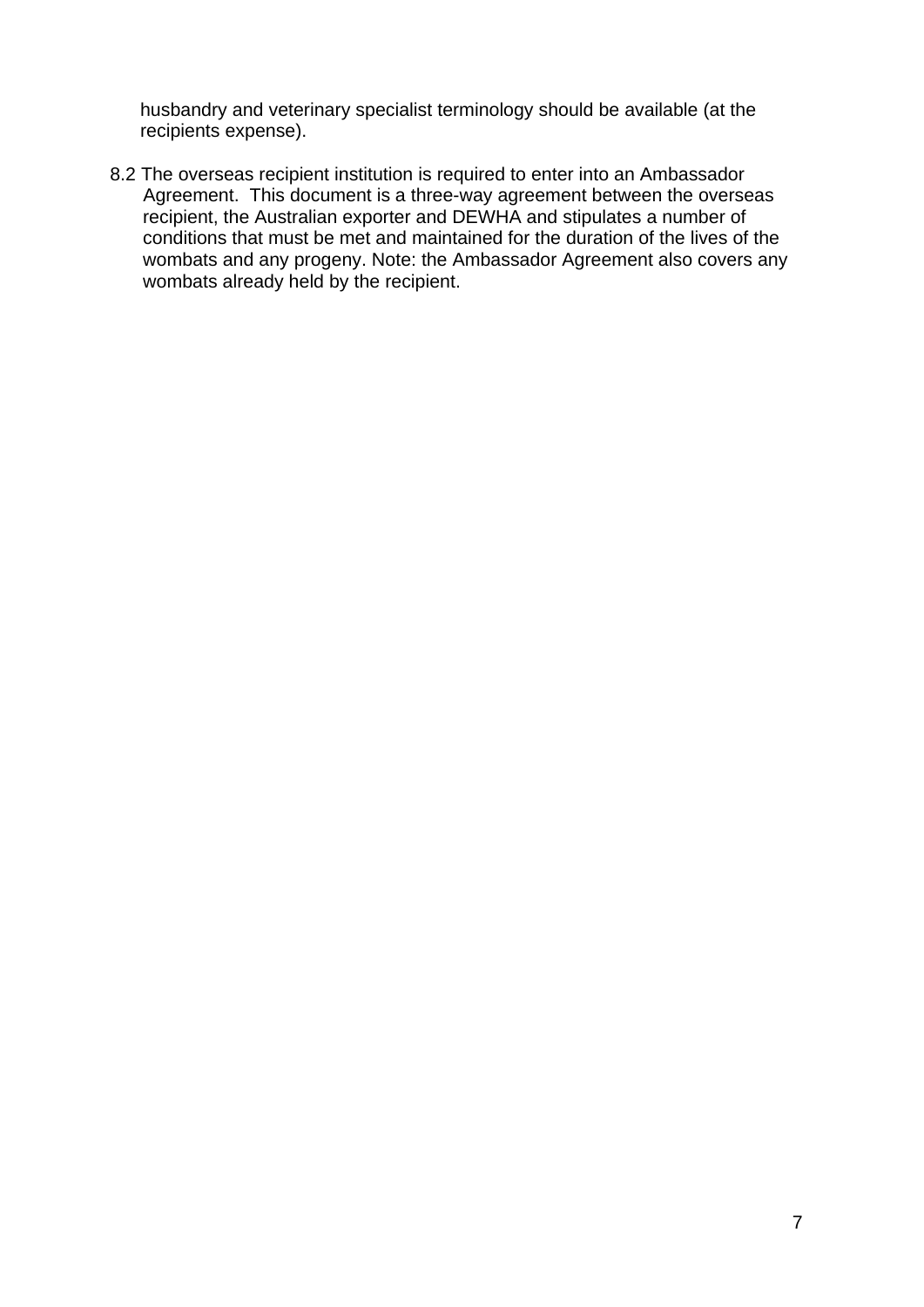## **Appendix A**

### *Checklist for Satisfying Conditions*

This checklist is designed for the use of applicants to ensure that all conditions have been met. Items in **bold** indicate where information must be supplied to DEWHA. An Ambassador Agreement will also need to be signed.

### **1. SELECTION OF EXPORT STOCK**

 $\Box$  Wombats within optimum age range (1.1a)

### **OR**

- □ Justification provided for selection outside optimum range.
- $\Box$  Captive bred wombats selected (1.1b)

### **OR**

- □ Wild origin wombats selected (must be accompanied by 'exceptional case' justification and information on approximate age, time in captivity and circumstance of removal from the wild) (1.1 c)
- $\Box$  All wombats selected free from dependent or pouch young (1.2)
- $\Box$  Wombats not to form part of a breeding group

### **OR**

 $\Box$  Wombats genetically unrelated to others in breeding group

### **Information on age, origin, and breeding plans provided to DEWHA**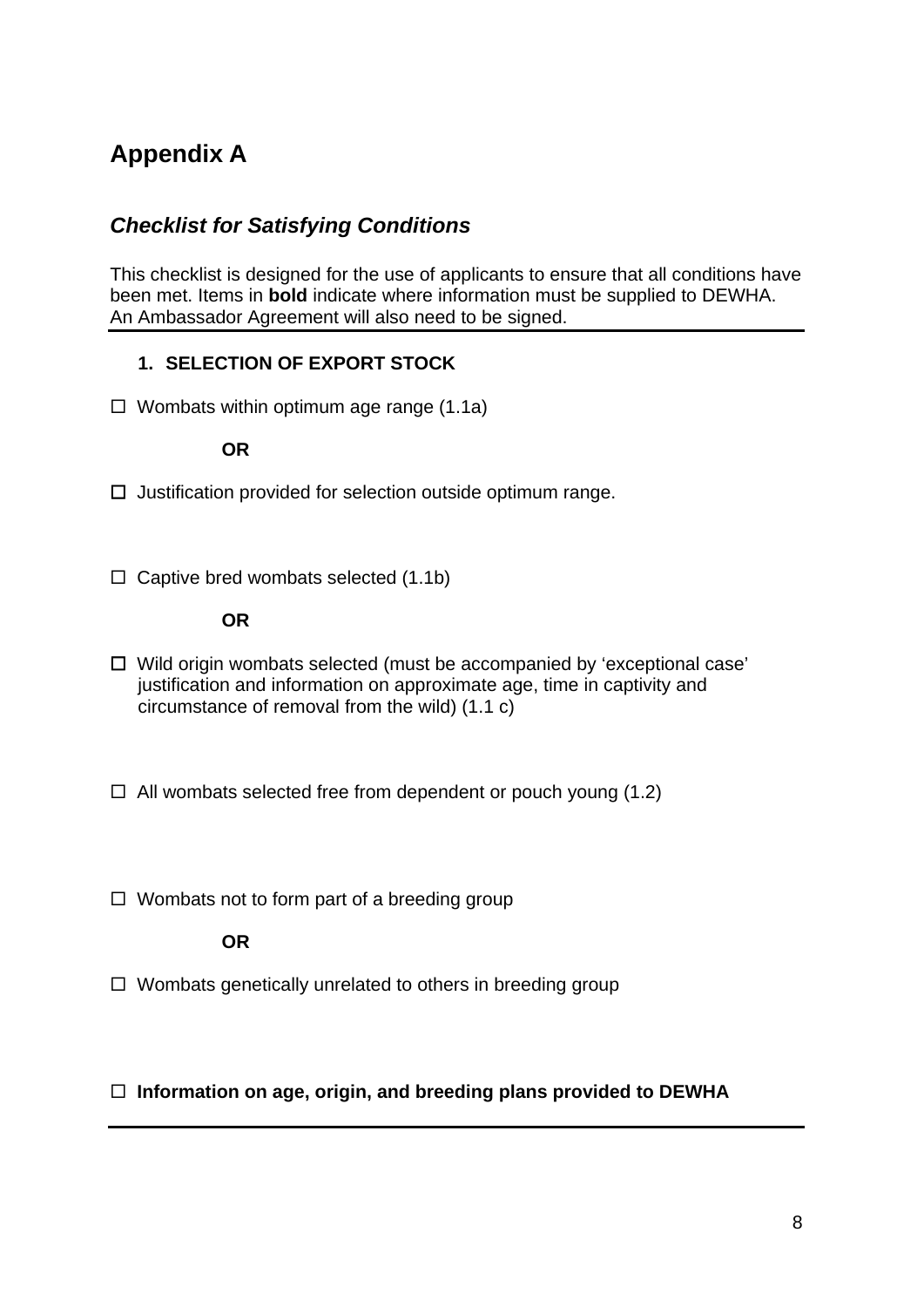### **2. PRE EXPORT REQUIREMENTS**

- $\Box$  Quarantine Conditions met (2.1)
- $\Box$  A veterinary examination has been performed (2.2)
- **Certificate of Health, satisfying all relevant conditions, supplied to DEWHA (2.3 & 2.4)**
- **Microchip implanted in each animal to be transferred and microchip data supplied to DEWHA (2.5)**
- **Acclimatisation criteria agreed to by exporter and recipient and submitted to DEWHA (5.1)**

### **6. RECIPIENT – EXHIBIT**

 **Supplementary Form G Questions on Security, Facilities, Food and Management are completed and submitted to DEWHA, demonstrating the recipient's facilities are adequate.** 

**\_\_\_\_\_\_\_\_\_\_\_\_\_\_\_\_\_\_\_\_\_\_\_\_\_\_\_\_\_\_\_\_\_\_\_\_\_\_\_\_\_\_\_\_\_\_\_\_\_\_\_\_\_\_\_\_\_\_\_\_\_\_\_\_\_\_** 

#### **7. RECIPIENT – STAFFING**

- **Supplementary Form G Questions on Staffing completed and submitted to DEWHA, demonstrating that the recipient has:** 
	- **Access to 1 veterinarian with sufficient wombat experience or familiar with aspects of wombat management, husbandry and veterinary procedures (7.1)**
	- **2 Keepers on staff with sufficient wombat experience or with training at another institution (7.2)**

**\_\_\_\_\_\_\_\_\_\_\_\_\_\_\_\_\_\_\_\_\_\_\_\_\_\_\_\_\_\_\_\_\_\_\_\_\_\_\_\_\_\_\_\_\_\_\_\_\_\_\_\_\_\_\_\_\_\_\_\_\_\_\_\_\_\_**